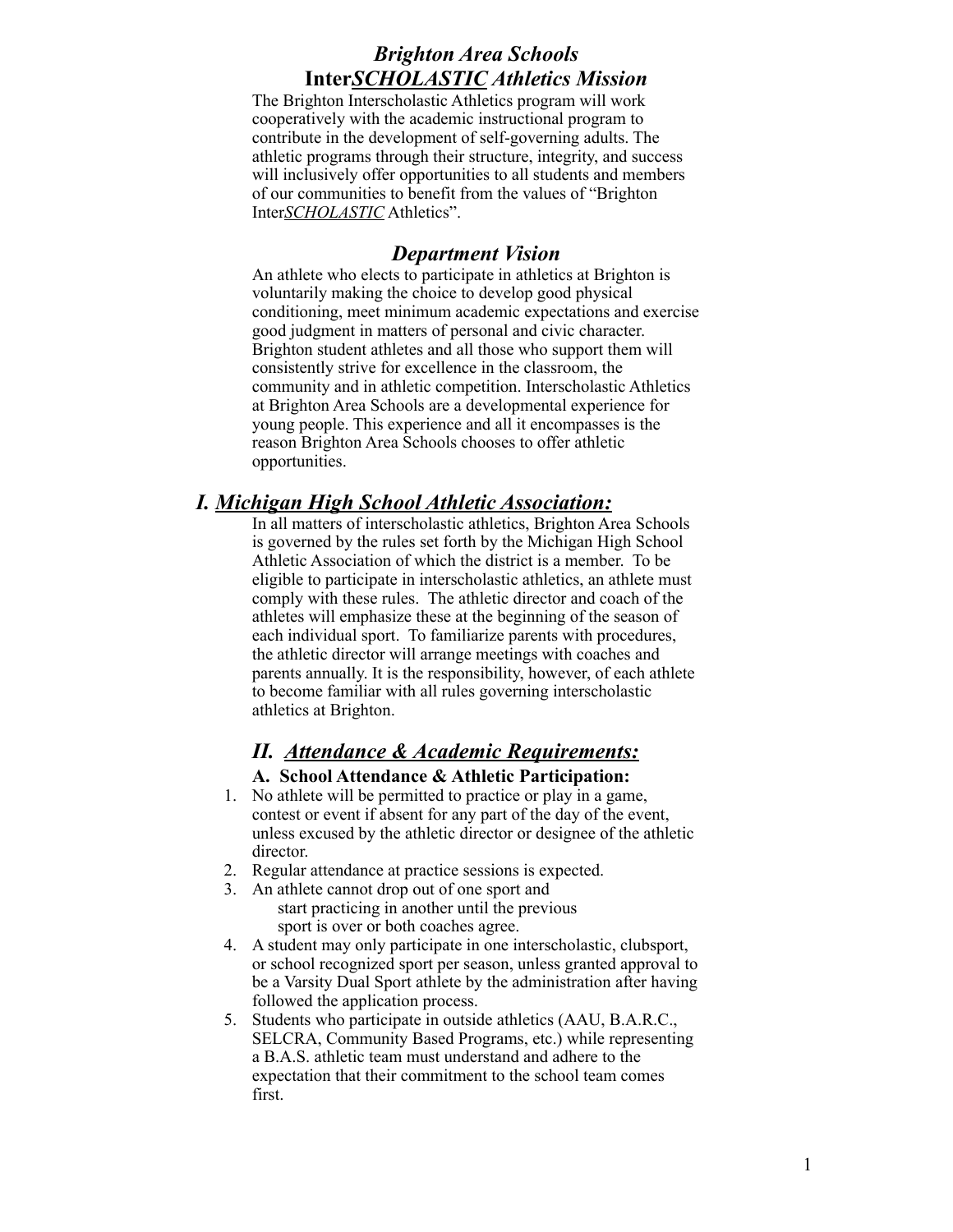6. Students who quit or are suspended from a team after the first regularly scheduled contest may not join another team during that season.

### **B. Academic Eligibility**

One stipulation of the M.H.S.A.A. is that an athlete must have a passing grade in four (4) academic subjects the previous semester in order to be eligible. The athletic department has the responsibility to monitor the progress of each athlete to determine current eligibility. All student athletes must maintain at least a 1.665 overall GPA while in season and meet the requirement for credit in all classes. *Academic grade checks will be based on the 1st & 3rd marking period and the 1st and 2nd semester grades of student athletes.* Ineligible student athletes will not be eligible to compete from the first Monday immediately following notification from school administration or coach. Ineligible student athletes may regain eligibility by picking up from the athletic office an eligibility reinstatement form from the athletic department office on Wednesday of their second academic week of ineligibility and every week thereafter. The reinstatement form must be submitted and validated by the athletic office prior to the student athlete competing. Reinstatement if validated will be effective beginning the following Monday and not before unless the reinstatement is due to a clerical error.

# *III. Bulldog Expectations – Looking in the Mirror*

### **A. Competition Expectations:**

- 1. Fair Play at all times.
- 2. Playing for the joy of playing and for success of the team.
- 3. Playing hard to the end of the contest regardless of the score.
- 4. Keeping one's head and playing the game, not talking it.
- 5. Respect for officials with the understanding that officials are present to enforce the rules.
- 6. That an athlete should not quit, cheat, bet, or "grandstand".

### **B. School & Team Expectations:**

- 1. Out-of-school and out-of-town conduct beyond reproach.
- 2. Faithful completion of schoolwork as practical evidence of loyalty to school and team.
- 3. Complete observance of training rules as duty to self, team, and school.

### **C. Sportsmanship Expectations:**

- 1. Treat visiting teams and officials as guests and extend every courtesy to them.
- 2. Give opponents full credit when they win.
- 3. Learn to accept responsibility for losses and or shortcomings while focusing on improvement.
- 4. Act with modesty and consideration when one's own team wins.
- 5. An athlete will not taunt when the team wins or blame the officials when it loses.

**D. Athletic Communication Chain** *–* Appropriate, honest and consistent communication by all parties is a building block for success. To this effect all parties are reminded of two key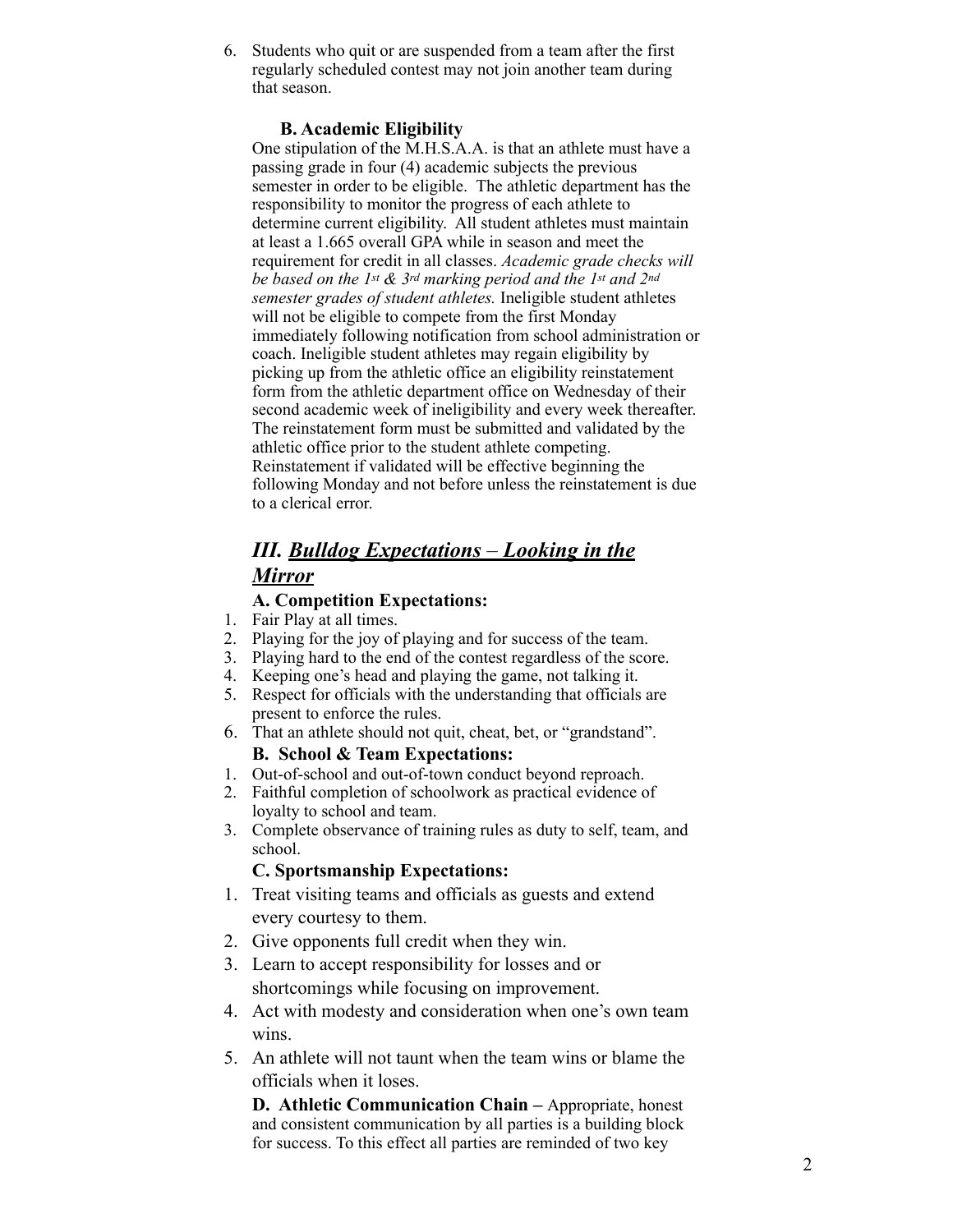ingredients to assist the process outlined below **– Appropriate** 

**Time & Appropriate Place***.* 

Step 1: Participant to Coach.

Step 2: Participant & Parent-Guardian to Coach. Step 3: Participant & Parent-Guardian to Athletic Director & Coach.

#### *Prior to practice, after practice, or by appointment & in a private setting is when coaches will be available to speak with student athletes & parents regarding any concerns they may have.*

Brighton coaches are instructed to not entertain discussion on program concerns before, during, or after contests or during practices. These times are dedicated to preparation, team time, and cool down time. If approached in a public setting during these times, coaches will express a willingness to meet, and either schedule a meeting date and time or provide contact information so a meeting can be arranged.

# *IV. Application of the Student Athlete Academic and Citizenship Agreement.*

Student Athletes are required to abide by the Brighton Academic and Citizenship Agreement at all times and at all places. When a student voluntarily participates in interscholastic athletics, he/she agrees to abide by the agreement throughout his/her school career. A student may neither attend try-outs nor practice with a team until he/she has submitted, along with a physical form, a signed acknowledgement form, including a parent/guardian signature, agreeing to abide by the Student Athlete Academic and Citizenship Agreement. This agreement applies equally for male and female athletes, candidates, members, and managers of all athletic teams. The agreement will be enforced for all athletes from the first day of signing until the termination of the student's athletic experience at Brighton. This agreement will be continuously in force throughout the athlete's career. Student athletes will be asked to recommit to its guidelines, upon any revisions of the agreement which are non-clerical in nature. An athlete who violates the agreement will be subject to disciplinary action as outlined in the consequence provisions of the Academic and Citizenship Agreement. Note: Any suspensions from activities as a result of this agreement or other school discipline do not effect any financial commitments made as a result of the student's participation (fees, spirit wear, camp fees, etc…).

#### *V.**Standards of Conduct*

The following behaviors constitute a violation of the Student Athlete Academic and Citizenship Agreement and are subject to disciplinary action as outlined in the "Consequences" section of the agreement:

A. Use, possession, distribution, or being under the influence of those substances listed in items 1-6 below. For purposes of this section of the agreement, the term "distribution" includes the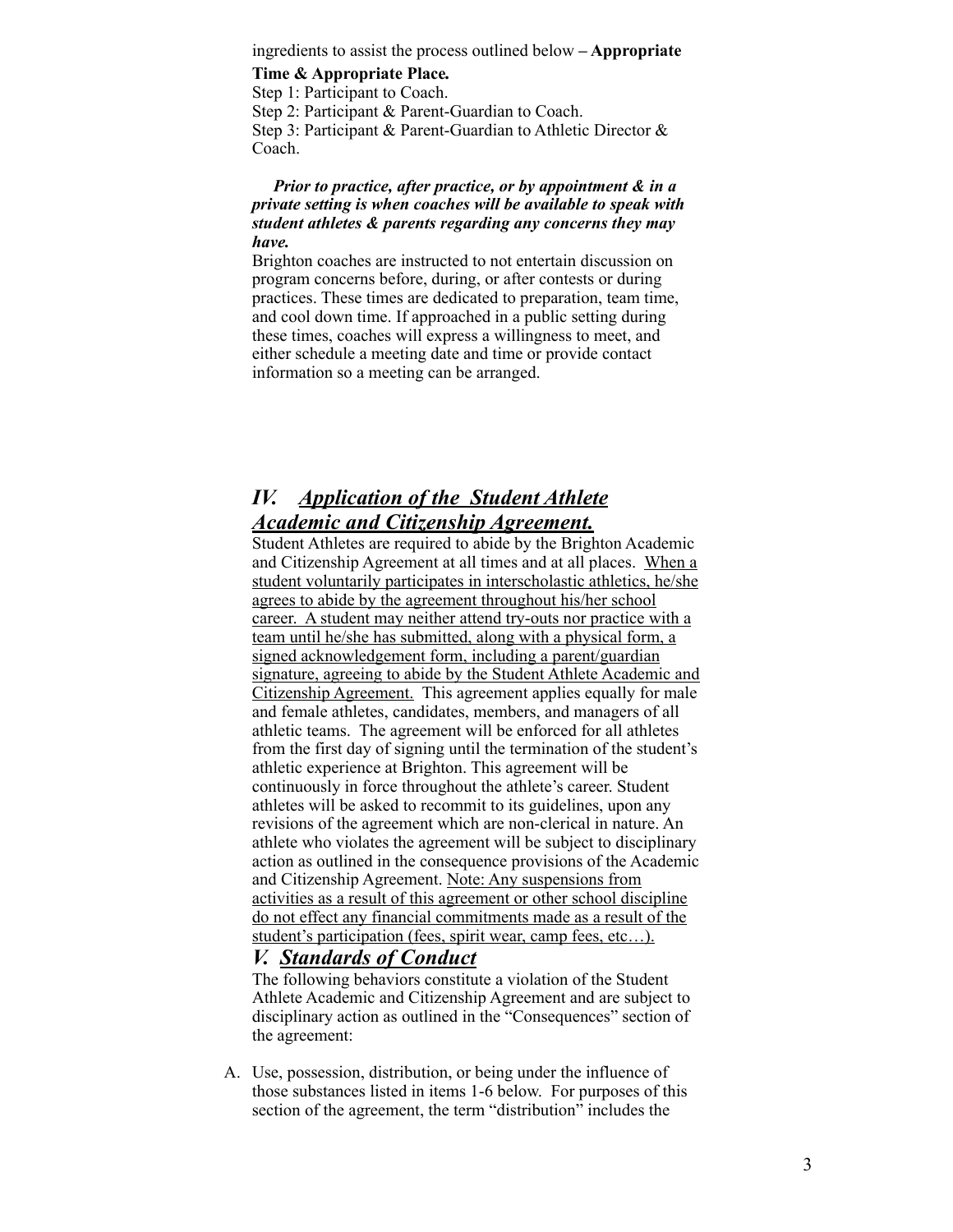"hosting" of a gathering of two or more persons at which any of the substances listed in items 1-6 are used:

1. Tobacco or tobacco products in any form;

2. Alcohol or alcoholic beverages in any form;

3. Illegal drugs, including but not limited to those substances defined as "controlled substances" pursuant to federal and/or state statute;

4. Steroids, human growth hormones or other controlled performance-enhancing drugs;

5. Substances purported to be illegal, abusive, or performance enhancing, i.e., "look alike" drugs, and; 6. Prescription drugs which are misused

**Note:** It shall not be a violation of this agreement for an athlete to use or possess prescription medicine when taken pursuant to a legal prescription issued by a licensed healthcare practitioner or an over-the-counter medicine taken pursuant to the advice of a licensed healthcare practitioner for which permission to use in school has been granted pursuant to Board Policy. An athlete shall notify his or her coach if he or she is taking prescription or non-prescription medicine.

- B. An established violation of federal, state or local law or ordinance, including felony or misdemeanor acts other than minor traffic offenses. This will result in disciplinary action as outlined in the consequences section of this agreement.
	- **C. Acceptable Use Communications** It is expected that each member of an athletic team will express a high degree of loyalty to the members of the team and the coach. Excessive displays of disloyalty could result in disciplinary action. Student athletes are not to upload or post to social media websites or mechanisms content, including but not limited to, any comments photographs, videos, or other materials that reflect negatively upon themselves, the team, or the school. Consequences for such actions may include suspension or dismissal from the team as well as school discipline.
	- D. Persistent disobedience or gross misconduct or other misconduct, as described in Brighton School's Student Handbooks, will result in a penalty as provided in VI.A.
	- E.Gambling: Gambling is prohibited. This conduct will result in disciplinary action ranging from warning to dismissal from Brighton Area School Athletics. Violations will also be referred to school administration and may be punishable by law.
	- F. Hazing: Hazing has been made a crime by State of Michigan Law in 2004. Any type of hazing, defined as harassing by unnecessary banter, ridicule, or criticism, or by exacting unnecessary or disagreeable acts, as an initiation activity, team tradition, etc. by an individual or a group is punishable by law. This conduct is unacceptable and will result in disciplinary action ranging from a warning to dismissal from Brighton Area School's athletic programs.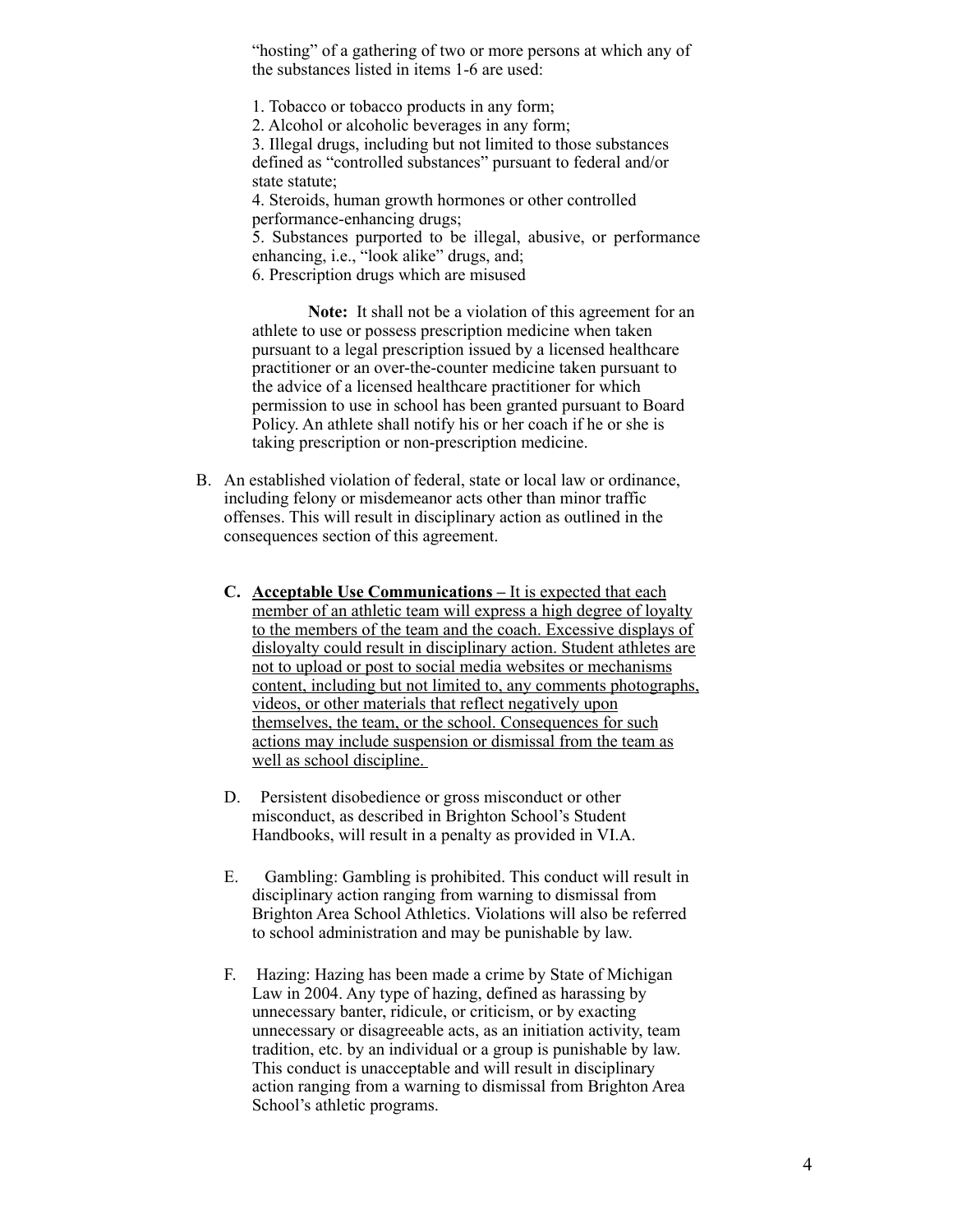# *VI. Consequences*

#### **A. Conduct Offenses and Standards:**

- 1. Violations of the Academic and Citizenship Agreement will be addressed by the Athletic Director who will determine an appropriate penalty for the violation. A student may be suspended pending the resolution of any criminal charges.
- 2. Any student suspended from school pursuant to the Student Handbook, is automatically restricted from participation in or attendance at any school sponsored athletic activity for the duration of the out-of-school suspension.
- 3. A team may have specific rules written by the coach, approved by the athletic director, and established by the coach at the first meeting of the season. Violations of team rules will be addressed by the coach. These rules will not supercede items covered in this agreement.
- 4. In the event that school policies, procedures, and or this agreement do not cover situations that arise, the administration reserves the right to establish such rules, conditions, and consequences to respond effectively to unanticipated or unique circumstances to be applied prospectively and to inform all affected individuals and/or groups. New rules or consequences will apply only after the date of their enactment.

#### **B. Substance Abuse Offenses:**

Violation of conduct standards V.A., 1-6 above. The use, possession or distribution of alcohol, tobacco and other nonpermitted drugs is prohibited. Research provides evidence that students involved with controlled substances have increased truancy, poor academic performances, a loss of personal motivation, and a general lack of concern for citizenship and ethics. Students involved with controlled substances will be dealt with in a responsive manner. Parent involvement will be sought immediately. Disciplinary action will be in accordance with the Student Handbook and may lead to long-term suspension or expulsion.

- 1. **Consequences of use, possession and distribution of tobacco item; use or possession of alcohol or other prohibited substances.**
- a. **First Offense:** Possession, use or distribution of tobacco, vaporizers, e-cigarettes and or any like products: 20% suspension from scheduled competitions and or public performances. Possession or use of alcohol or any other prohibited substance: 30% suspension from scheduled competitions and or public performances. Note: For "out of season" 1st offenses, a student may request to do 20 hours of community service in lieu of contest or public performance suspension. Community service must be requested in writing, using the athletic departments form, pre-approved by the athletic director, and said form must be resubmitted for completion approval by the athletic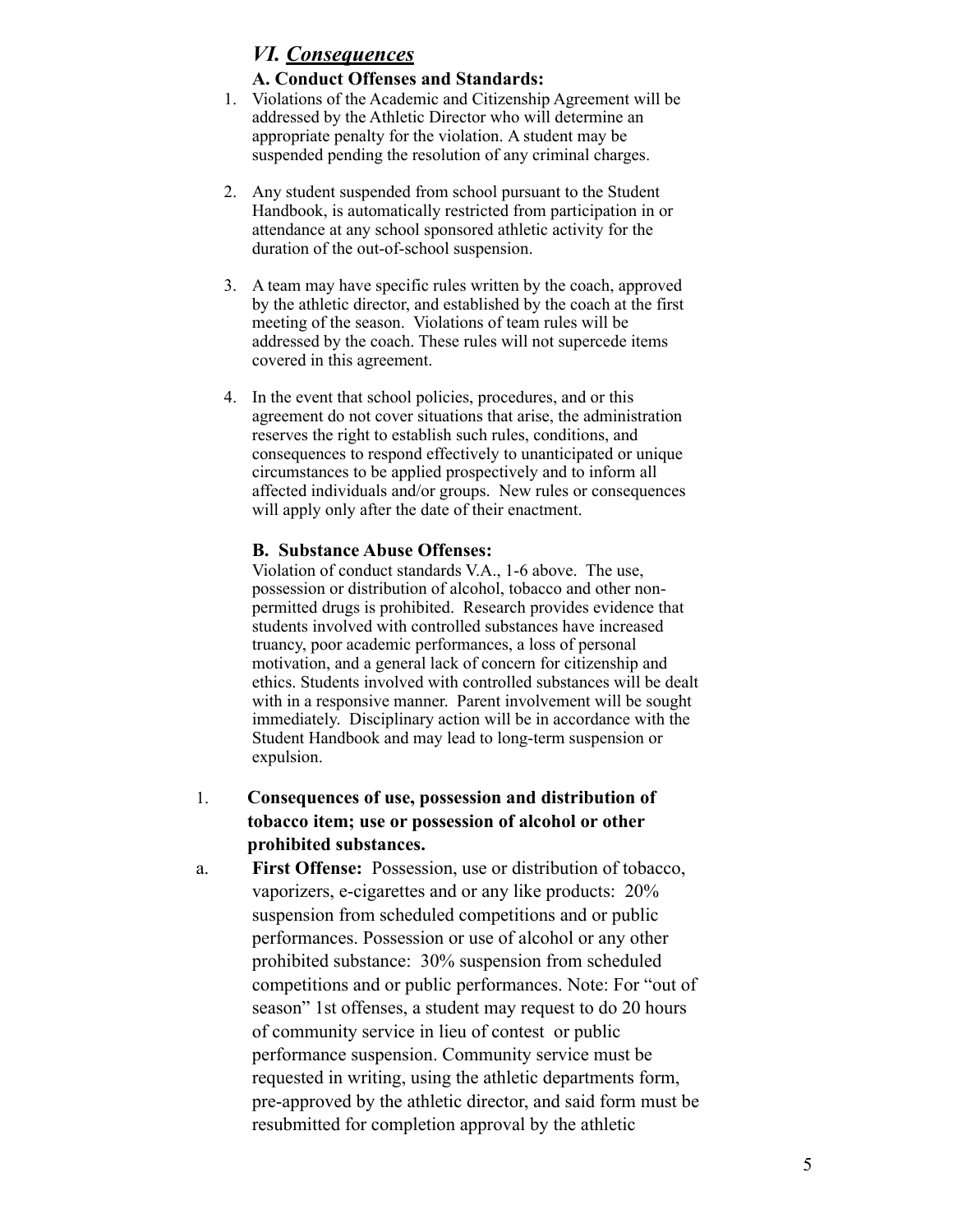director, prior to a students 1st official practice. Community Service must be done at a non-profit entity with-in and or servicing the boundaries of Brighton Area Schools.

- b. **Second Offense:** Possession, use or distribution of tobacco, vaporizers, e-cigarettes, and or any other like products: 40% suspension from scheduled competitions and or public performances. Possession or use of alcohol or other prohibited substance: 50% suspension from scheduled competitions and or public performances. These percentages are based upon the total number of competitions and or public performances for the season. The percentage of any suspensions will be rounded to the nearest whole number (1/2 shall be rounded up) of the scheduled number of competitions and or public performances for the current season and the suspension will apply to this number of competitions and or public performances. The current season is defined as that season in progress at the date of the offense or the student athlete's next upcoming season. The denial of participation will extend in to the athlete's next season, if necessary, to fulfill the suspension assigned. During the suspension, the athlete will participate in all practices and be dressed in street clothes at all competitions and or public performances.
	- c. **Third Offense: Possession, use or distribution of tobacco, vaporizers, e-cigarettes, and/or any other like products; Possession or use of alcohol or other prohibited substances:** Termination of participation in the Brighton Interscholastic athletics program for the remainder of the student's Middle School and/or High school career and forfeiture of all school athletic awards for that sport in the current season.

**2. Consequences of Distribution of Alcohol or Other Prohibited Substances (excluding Tobacco) Exclusion from all interscholastic athletic activities for one calendar year. Those suspended for distribution offenses will not be eligible for the below listed "AAA" clause. NOTE: Distribution of prohibited substance may also result in suspension or expulsion from school pursuant to the School Handbook policy.**

**3**. **Acknowledge, Apologize, and Amend Clause – "AAA"**  *(Applicable w/In-Season, 1st offenses only)* Student Athletes who of their own volition:

- a) Acknowledge that they have violated the tobacco, alcohol, and drug policies listed above.
- b) Apologize to their teammates in a team setting with their coach present.
- c) Amend their behavior via the assessment and or treatment components listed below will be granted to a 10% reduction in suspension for first and second offenses. The assessment and treatment components are as follows:

1st Offenses: Tobacco – Completion of an effect of tobacco use education assignment as determined by the Director of Athletics, not to be done on school or team time. Alcohol and or Drugscomplete a recognized assessment program.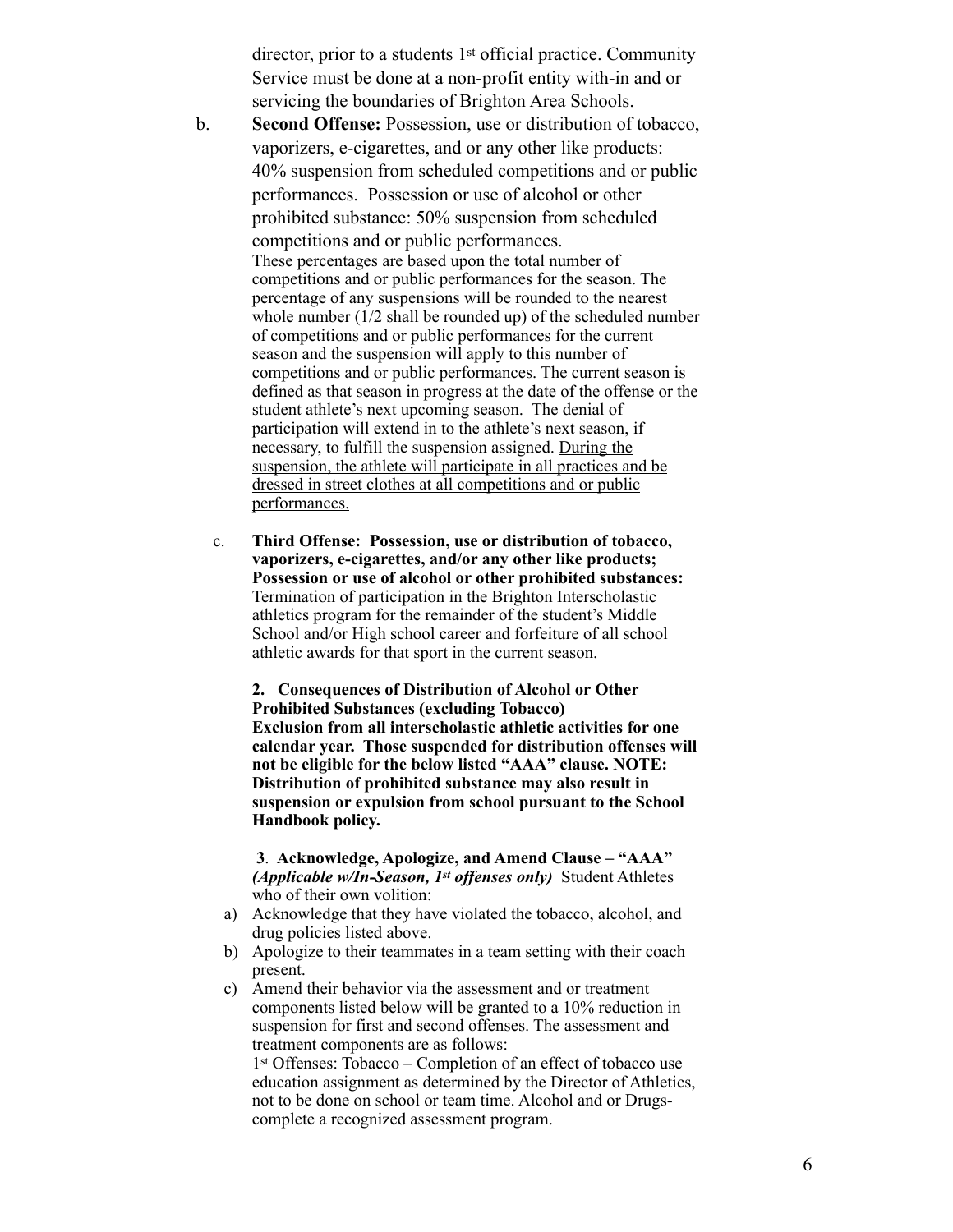2nd Offenses: Tobacco – complete a non-school tobacco program whose documented requirements are greater than the school offered clinic. Alcohol – complete a recognized alcohol/drug rehabilitation program. **Non-completion of any of the three "AAA" steps will result in the full suspension being applied.**

# *VII.* **Application** *of Penalties*

- A. Penalties will not be considered to have been served unless the athlete fully completes the season. Quitting the team is not considered "serving the penalty". Student athletes that become disruptive to the team during a suspension will be dismissed and the suspension period will be halted.
- B. If a subsequent offense is committed while a previous penalty is being served, the penalty for the subsequent offense will not begin until the penalty for the first offense has been served.
- *C.* The offenses will be cumulative during a student's athletic career, grades 7-12 rather than on a yearly basis.
- *D.* Should a Middle School Student incur three offenses prior to the completion of grade eight, he/she may petition in writing the Athletic Director for reinstatement at the conclusion of their ninth grade year. Also, students suspended for distribution under Section VI.B.2. may petition for reinstatement after their suspension expires. Candidates for reinstatement must meet in full both M.H.S.A.A. and B.A.S. academic requirements from the previous semester, have completed a recognized non-school treatment program, completed 100 hours of certified community service, and be willing to commit to an individualized behavior contract that offers no second chances.

# *VIII. Disciplinary Process*

The disciplinary process will be administered by the Athletic Director. Before any suspension takes effect, student and the student's parents or guardian shall be verbally informed by the Athletic Director of the alleged violation and the athlete and his parents or guardian will have an opportunity to respond to the allegations. When the Athletic Director is satisfied a violation has occurred, he/she will consult with the student's assistant principal or principal. Written notice of the violation will be presented to the student and his/her parents or guardian, which will be dated, state the violation and the consequences of the violation. If the student admits the violation, the Athletic Director will provide the student and his/her parents or guardians with a written notice of the consequence of the violation. If the student does not admit the violation, then the Athletic Director will hold a hearing within three (3) days at which time the student will be permitted to bring forth any facts, statements or witnesses regarding the matter. The Athletic Director will then make a written determination stating his finding regarding the occurrence of the violation and if the violation has occurred, the consequences for the student. The decision of the Athletic Director shall be final unless changed by the appeal process outlined in IX below. No disciplinary action will be initiated at any time later than ninety (90) days from the date of the alleged event. All suspension periods shall begin from the date of the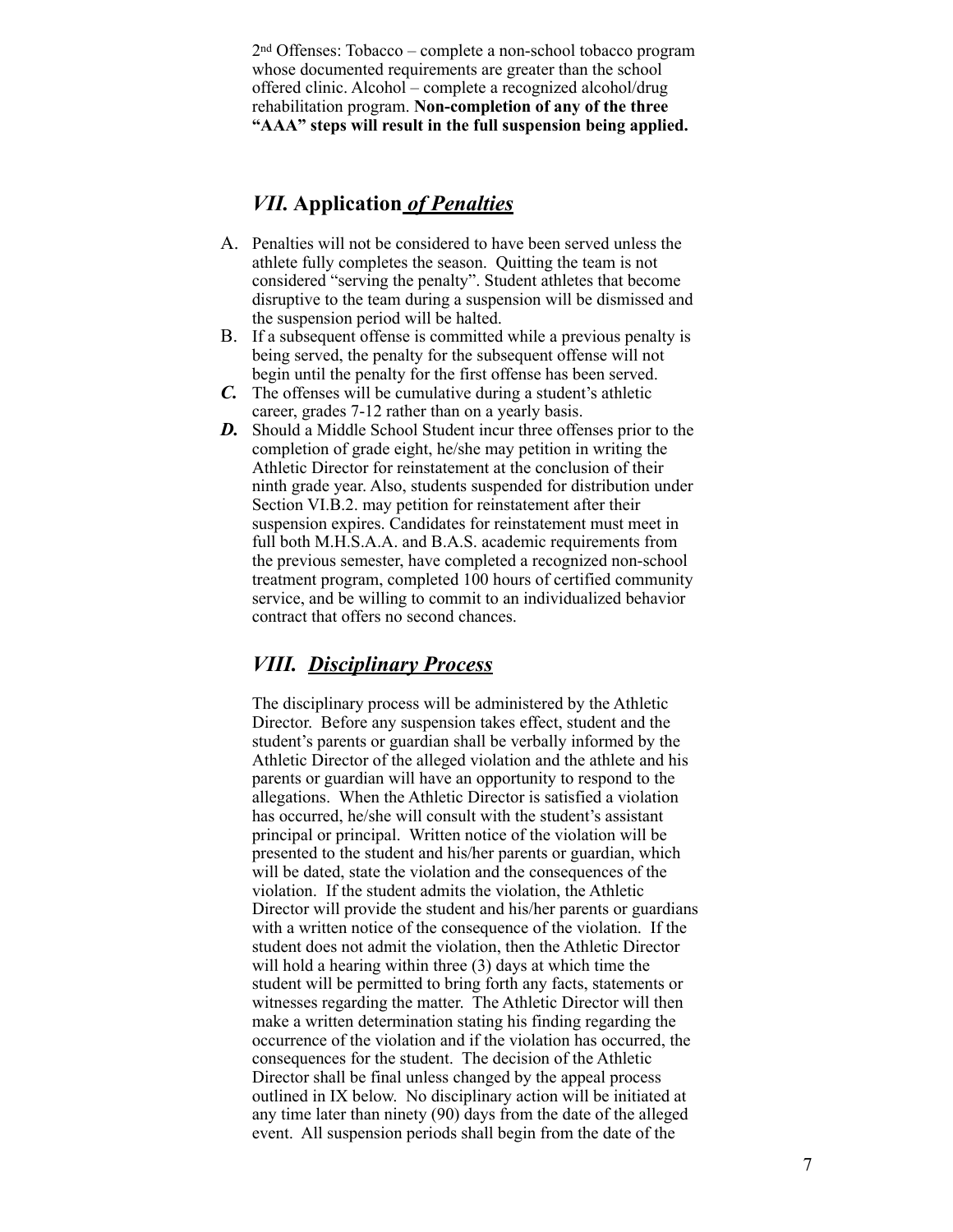Athletic Director's written decision or the student's admission of the violation. The athlete will be excluded from participation in contests or events pending the conclusion of any appeal period. Minor violations not resulting in a suspension shall not be subject to written notice or appeal procedures.

# *IX.* **Appeals** *Process*

**A.** An athlete, or his/her parents or guardians may appeal a suspension decision of the Athletic Director. The request must be in writing and submitted to the building principal within five school days after receiving the Athletic Director's decision.

**B.** The building principal will review the Athletic Director's decision and make a determination as soon as possible but not more than five school days from the receipt of the appeal. Written notice of the principal's decisions shall be forwarded immediately in person or by mail to the athlete, the athlete's parent or guardian, Athletic Director and Superintendent of Schools. Every effort should be made to communicate the decision verbally and in a timely matter, however the written communication verifies the decision. The building principal's decision shall be based upon a review of all documents and statements available concerning the incident and a meeting in person with the athlete and/or his/her parents or guardians if the principal feels such meeting would be helpful in reaching a decision. Such meeting, however, is not mandatory. The principal's decision is final unless within five (5) school days after receiving the principal's decision, a written appeal is delivered to the Superintendent.

**C.** A parent/guardian or student may appeal the principal's decision to the Superintendent of Schools. A written request addressed to the Superintendent within five (5) days after receiving the principal's decision must be provided. The Superintendent will review the principal's decision and make a determination as soon as possible, but not more than five (5) schooldays from the receipt of the appeal. Written notice of the Superintendent's decision shall be forwarded immediately in person or by mail to the student, the student's parent or guardian, the Athletic Director and the principal. Every effort will be made to communicate the decision verbally in a timely manner. However, the written communication will verify the decision. The Superintendent's decision shall be based upon a review of all documents and statements available concerning the incident and a meeting in person with the student and/or his/her parents or guardians if the Superintendent feels such meeting would be helpful in reaching a decision. Such meeting, however, is not mandatory. The Superintendent's decision is final and no other appeal is available.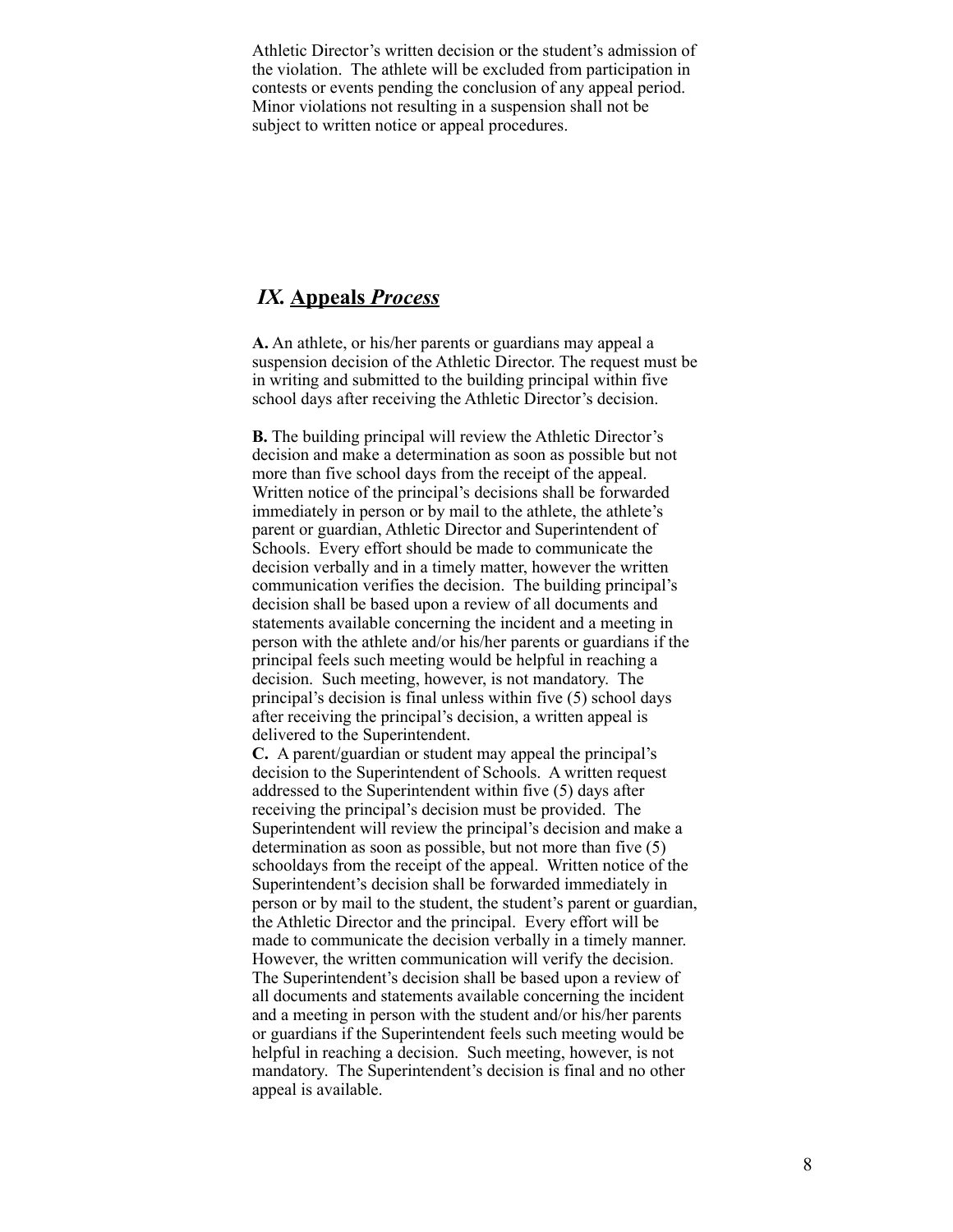# *X. Brighton Parent Cooperation Agreement – Sportsmanship Starts @ Home*

**\*\*\*\*\*\*\*\*\*\*\*\*\*\*\*\*\*\*\*\*\*\*\*\*\*\*\*\*\*\*\*\*\*\*\*\*\*\*\*\*\*\*\*\*\*\*\*\*\*\*\*\* \*\*\*\*\*\*\*\*\*\*\*\*\***

The essential elements of character building and ethics are embodied in the concept of sportsmanship and six core principles: trustworthiness, respect, responsibility, fairness, caring, and good citizenship. The highest potential of sports is achieved when competition reflects these "six pillars of character."

I therefore agree to assist the coaching staff and Brighton Area Schools in supporting the "six pillars of character" by exhibiting the following behaviors:

1.) I will not force my child to participate in sports.

2.) I will remember that children participate in sports to have fun and that the game is for youth, not adults.

3.) I will learn the rules of the game and the policies of the school district.

4.) I (and my guests) will be a positive role model for my child and encourage sportsmanship by showing respect and courtesy, and by demonstrating positive support for all players, coaches, officials and spectators at every game, practice or other sporting event.

5.) I (and my guests) will not engage in any kind of unsportsmanlike conduct with any official, coach, player, or parent, such as: booing and taunting; refusing to shake hands; or using profane language or gestures.

6.) I will teach my child to play by the rules and to resolve conflicts without resorting to hostility or violence.

7.) I will demand that my child treat other players, coaches, officials, and spectators with respect regardless of race, creed, color, sex, or ability.

8.) I will never ridicule or yell at my child or other participants for making a mistake or losing a competition.

9.) I will promote the emotional and physical well being of the athletes ahead of any personal desire I may have for my child to win.

10.) I will respect the officials and their authority during contests and will never question, discuss, or confront coaches at the game field, and will take time to speak with coaches at an agreed upon time and place.